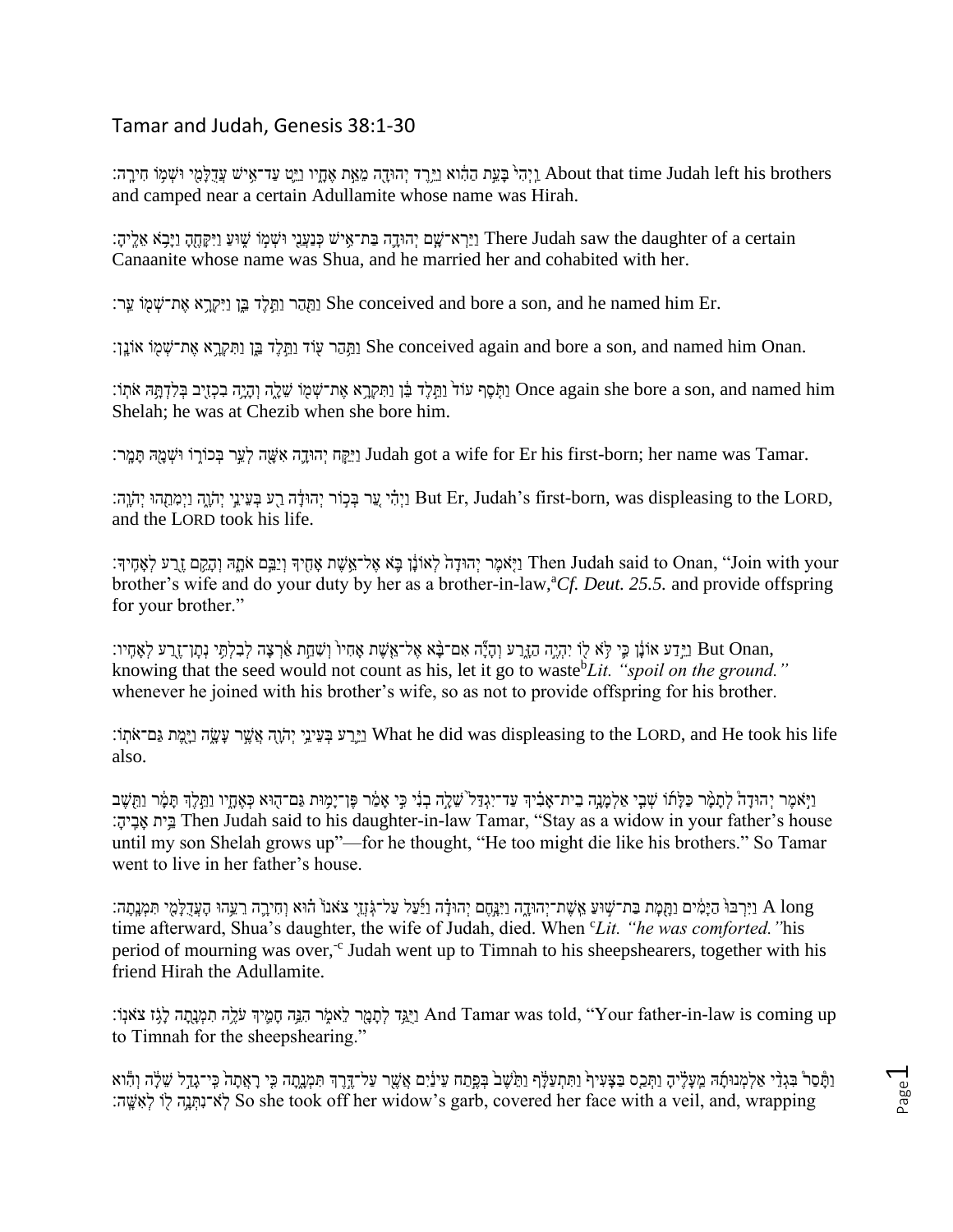herself up, sat down at the entrance to Enaim,<sup>d</sup>Cf. *Enam, Josh. 15.34. Others "in an open place" or "at the crossroad."* which is on the road to Timnah; for she saw that Shelah was grown up, yet she had not been given to him as wife.

יִרְאֱהָ יְהוּדָּה וַיַּחְשָׁבְהָ לְזוֹנָה בֵּי כִסְתָּה פָּנֵיהָ׃ When Judah saw her, he took her for a harlot; for she had covered her face.

יַ So he נַיֵּט אֱלֶיהָ אֶל־הַדָּרֵֽךְ וַיֹּאמֶר הַבָּה־נָּאֹ אֲלָיִךְ כֵּי לָא יַדָּע בִּי כַלַּתְוֹ הָוא וַת turned aside to her by the road and said, "Here, let me sleep with you"—for he did not know that she was his daughter-in-law. "What," she asked, "will you pay for sleeping with me?"

יַ fle replied, ''I will send a kid from my וַי יֹאמֶר אָם־תִּתֵּן עֵרָבְוֹן עַד שָׁלְחֱךָ׃ He replied, ''I will send a kid from my flock." But she said, "You must leave a pledge until you have sent it."

,And he said וַיֹּאמֶר מֶה הָעֵרָבוֹן אֲשֶׁר אֶתֶּן־לָךְ וַתְּנִמְךָ וּתַחִילֶךְ וּמַטְּךָ אֲשֶׁר בְּיַחֵךְ וַיִּתֲו־לָהְ וַיָּבָא אֵלֶיהָ וַתִּהַר לְוֹ: "What pledge shall I give you?" She replied, "Your seal and cord, and the staff which you carry." So he gave them to her and slept with her, and she conceived by him.

יִהַ מֵעֲלֵיהָ מְעֲלֵיהָ וַתִּלְבָּשׁ בְּגְדֵי אֲלְמְנוּתָהּ׃ [עֵקְם נַתֲלֹבְ הַחֲלֹבְּשׁ בְּגְדֵי אֲלְמְנוּתָה and again put on her widow's garb.

יְהוּדַּׁה אֶת־גְדֵי הַעִּדְּיִם בְּיַד הֲעֲדָלָמִ֫י לַקַחַת הָעֲרָבְוֹן מְיֵד הָאִשֵּׁה וְלָא מְצָאֵהּ Iudah sent the kid by his friend the Adullamite, to redeem the pledge from the woman; but he could not find her.

the inquired of the וַיִּשְׁאַٓל אֶת־אַנְעֵי מְקֹמָה לֵאמֹר אַיֶּה הַקְדֵשָׁה הָוֹא בָעֵינַיִם עַל־הַדֶּרֶךְ וַיְאמְרֹוּ לֹא־הָיִתָּה בָזֶה קְדֵשֵׁה: people of that town, "Where is the cult prostitute, the one at Enaim, by the road?" But they said, "There has been no prostitute here."

ם So he returned to Judah and הַיָּשָׁב אֱ לִדְיִהוּדָּה וַיִּאמֶר לְא מְצַאתֵיהַ וְגָם אֲנָשֵׁי הַמַּקוֹם אֲמְרֹוּ לֹא־הָיִתֲה בָוֶה קְדֵשָׁה: said, "I could not find her; moreover, the townspeople said: There has been no prostitute here."

יָהוּתָה (יִהוּדָה תֲּבֶ֣ה לָּבָ֖ הַנֵּה יִהוּדָּה הַמֵּח־לַּ֖ה פֵּ֖ן נִהְיֵה לַצְחָה לִא מִצָּאתֵה; Iudah said, ''Let her keep them, lest we become a laughingstock. I did send her this kid, but you did not find her."

ַוַיִהִי וַ כְּמִשְׁלְשׁ חֲדָשִׂים וַיָּגֵּד לֵיהוּדֵה לֵאמֹר זֵנְתַה תַּמֵר כַּלַּתֵּד וַגֵם הָבֶה לִזְנוּנֵים וַיְאמֵר יִהוּדָה הוֹצִיאוּהַ וְתִשַּׂרֵף: About three months later, Judah was told, "Your daughter-in-law Tamar has played the harlot; in fact, she is with child by harlotry." "Bring her out," said Judah, "and let her be burned."

ָהֵוא מוּצֵׂאת וְהִיא שַׁלְחָה אֶל־חָמְיֹהָ לֵאמר לִאִישׂ אֲשֶר־אֱלֶה לֹּוֹ אַנֹּכִי הַרֵח וַתֹּאמֵר הַכָּר־נָא לְמִّי הַחֹתֵמֶת וְהַפְּתִילֵים וְהַמַּטֵּה האלה: As she was being brought out, she sent this message to her father-in-law, "I am with child by the man to whom these belong." And she added, "Examine these: whose seal and cord and staff are these?"

יָמָף עִוֹד לִדַעְתֵּה: (sitem הַמֶּנִּי בִי־עַל־כֵוֶ לֹא־נְתַתְּיהָ לְשֵׁלֵה בְנֵי וְלְא־יָסֵף עָוֹד לִדַעְתֵּה: ( said, "She is more in the right than I, inasmuch as I did not give her to my son Shelah." And he was not intimate with her again.